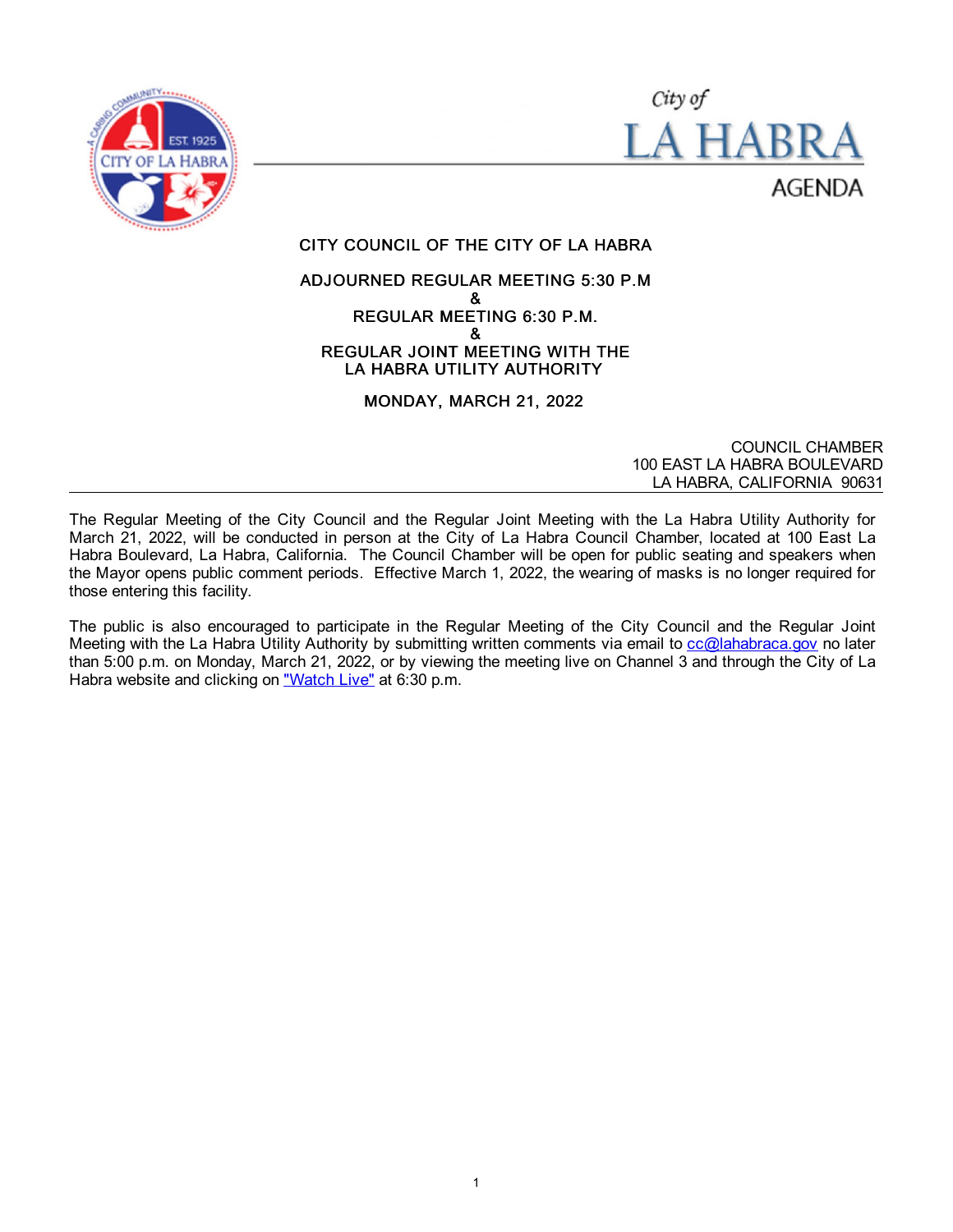### ADJOURNED REGULAR MEETING 5:30 P.M.:

### CALL TO ORDER:

### ORAL COMMUNICATIONS FROM THE PUBLIC FOR CLOSED SESSION MATTERS:

#### CLOSED SESSION:

1. Conference with Legal Counsel - Pending Litigation Pursuant to Government Code Section 54956.9(d)(1): Lennar Homes of California, Inc., et al. v. City of La Habra, et al., Orange County Superior Court Case Numbers 30-2021- 01179515 and 30-2021-01221710.

### ADJOURNMENT:

REGULAR MEETING & REGULAR JOINT MEETING 6:30 P.M.:

| <b>CALL TO ORDER:</b>        | Council Chamber                                                                                                                                                 |
|------------------------------|-----------------------------------------------------------------------------------------------------------------------------------------------------------------|
| <b>INVOCATION:</b>           | City Attorney/Legal Counsel Jones                                                                                                                               |
| <b>PLEDGE OF ALLEGIANCE:</b> | Mayor Pro Tem/Vice Chair Gomez                                                                                                                                  |
| <b>ROLL CALL:</b>            | Mayor/Chair Medrano<br>Mayor Pro Tem/Vice Chair Gomez<br>Councilmember/Director Espinoza<br>Councilmember/Director Nigsarian<br>Councilmember/Director Simonian |

### CLOSED SESSION ANNOUNCEMENT:

#### PROCLAMATIONS/PRESENTATIONS:

- 1. PROCLAIM APRIL 2022 AS FAIR HOUSING MONTH IN THE CITY OF LA HABRA
- 2. RECOGNITION OF THE TABELLO FAMILY, 1461 SIERRA VISTA DRIVE, AS THE 2022 DISTRICT 1 BEAUTIFICATION COMMITTEE AWARD RECIPIENT
- 3. RECOGNITION OF OUTGOING COMMUNITY SERVICES COMMISSIONER KATHY FELIX
- 4. RECOGNITION OF OUTGOING BEAUTIFICATION COMMITTEE MEMBERS GRACIELA GARCIA AND MANUEL MUNOZ

PUBLIC COMMENTS: When addressing the La Habra City Council, please complete a Speaker's Card before leaving the Council Chamber.

General Public Comments shall be received at the beginning of the governing body meeting and limited to three (3) minutes per individual, with a total time limit of 30 minutes for all public comments, unless otherwise modified by the Mayor or Chair. Speaking time may not be granted and/or loaned to another individual for purposes of extending available speaking time, and comments must be kept brief, non-repetitive, and professional in nature.

The general Public Comment portion of the meeting allows the public to address any item of City business not appearing on the scheduled agenda. Per Government Code Section 54954.3(a), such comments shall not be responded to by the governing body during the meeting.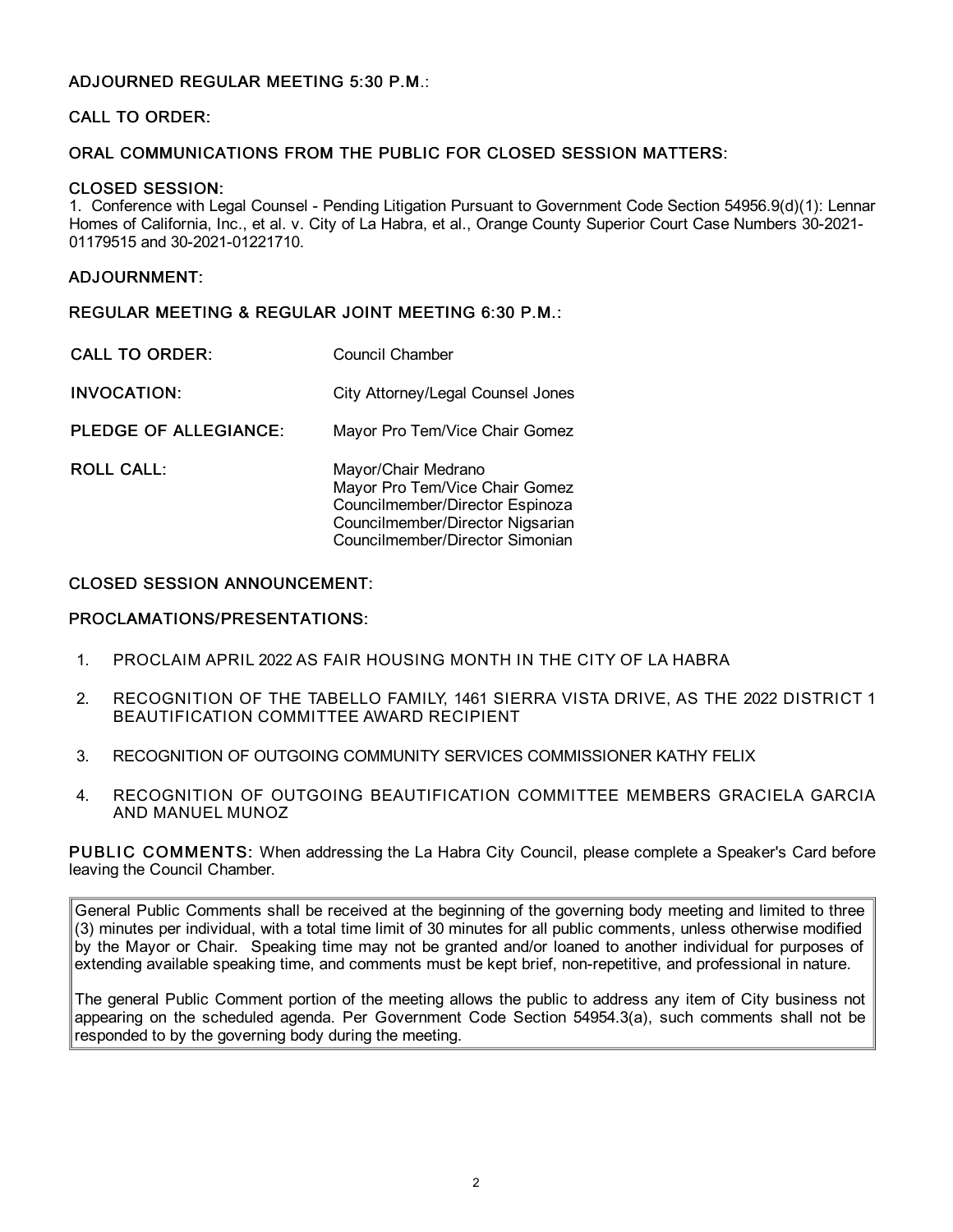### CONSENT CALENDAR:

All matters on Consent Calendar are considered to be routine and will be enacted by one motion unless a Councilmember, City staff member, or member of the audience requests separate action or removal of an item. Removed items will be considered following the Consent Calendar portion of this agenda. Public comment shall be limited to three (3) minutes per individual, with a total time limit of 30 minutes per item that has been removed for separate discussion, unless otherwise modified by the Mayor. Speaking time may not be granted and/or loaned to another individual for purposes of extending available speaking time, and comments must be kept brief, non-repetitive, and professional in nature.

# CITY COUNCIL:

- 1. PROCEDURAL WAIVER: Waive reading in full of resolutions and ordinances and approval and adoption of same by reading title only.
- 2. APPROVE CITY COUNCIL OF THE CITY OF LA HABRA MEETING MINUTES

That the City Council approve the City Council of the City of La Habra Meeting Minutes of:

- January 3, 2022
- February 7, 2022
- February 10, 2022
- February 22, 2022
- March 7, 2022

### 3. APPROVE DENIAL OF LIABILITY CLAIM OF MERCURY INSURANCE FOR PROPERTY DAMAGE

That the City Council deny the claim of Mercury Insurance in order to set a definite six-month Statute of Limitations date.

4. APPROVE DENIAL OF LIABILITY CLAIM OF FEDERICO VARGAS FOR PROPERTY DAMAGE

That the City Council deny the claim of Federico Vargas in order to set a definite six-month Statute of Limitations date.

#### 5. RECEIVE AND FILE THE ANNUAL REPORT ON THE IMPLEMENTATION OF THE CITY OF LA HABRA GENERAL PLAN FOR CALENDAR YEAR 2021

That the City Council receive and file the Annual Report on the implementation of the City of La Habra General Plan for calendar year 2021 and authorize the Director of Community and Economic Development to forward the document to the Governor's Office of Planning and Research and the Department of Housing and Community Development per Government Code Section 65400.

6. APPROVE AMENDMENT NO. 3 TO AGREEMENT WITH NATIONWIDE ENVIRONMENTAL SERVICES FOR CITY OF LA HABRA STREET SWEEPING SERVICES

That the City Council approve and authorize the City Manager to execute Amendment No. 3 with Nationwide Environmental Services, Inc., for contract street sweeping services.

7. APPROVE THE PURCHASE OF NETWORK VIRTUALIZATION EQUIPMENT FROM DELL COMPUTERS, INC.

That the City Council approve and authorize the City Manager to execute a purchase order in the amount of \$175,265.42 with Dell Computers, Inc. (Dell), for the purchase of a Dell PowerEdge R650 server (\$38,023.34) and a PowerStore 500T Storage Area Network (SAN) equipment (\$137,242.08).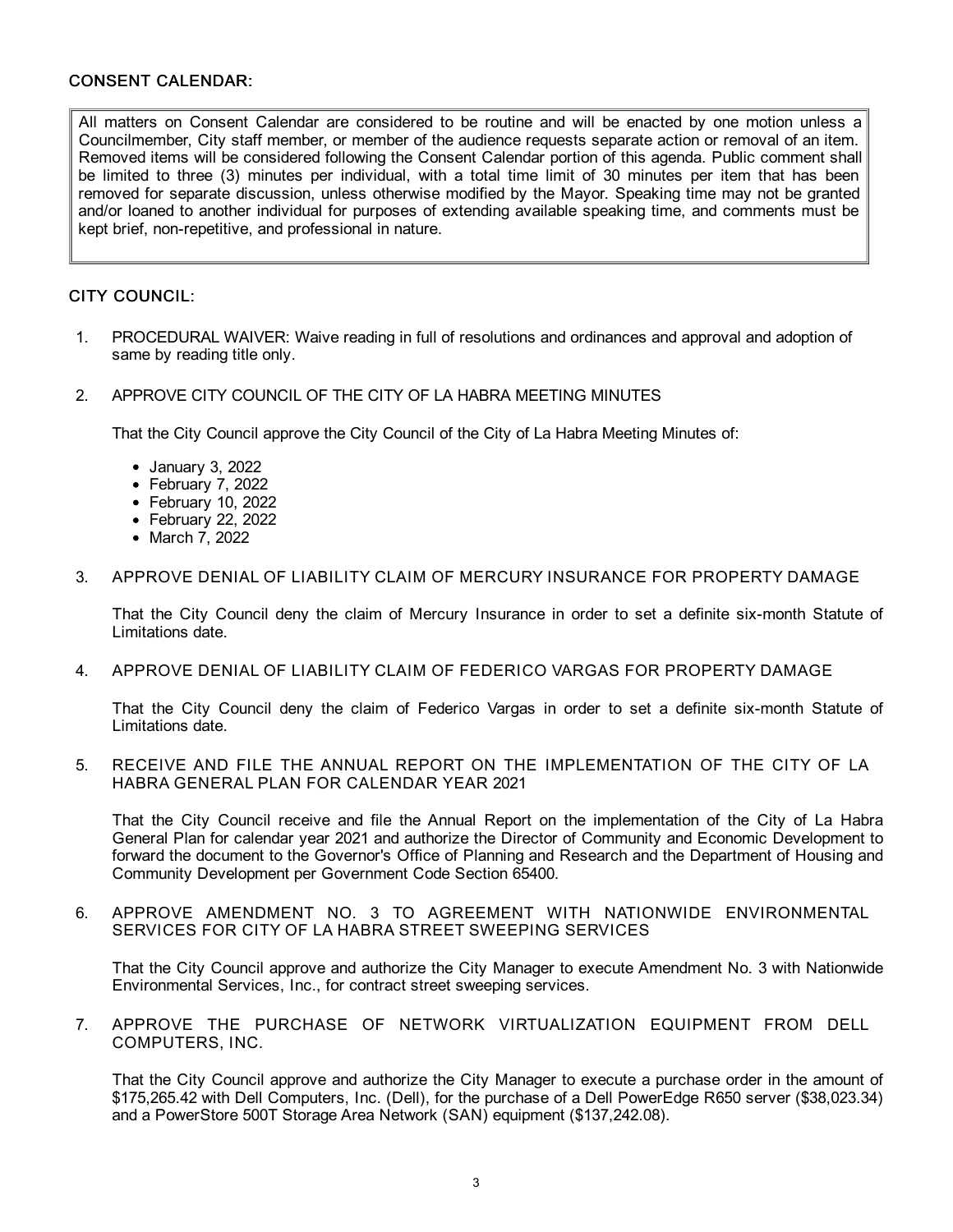8. APPROVE AND AUTHORIZE THE MAYOR TO EXECUTE A SETTLEMENT AGREEMENT AND RELEASE BETWEEN TAPESTRY COMMUNITY HOMEOWNERS ASSOCIATION AND THE CITY OF LA HABRA

That the City Council:

A. Approve and authorize the Mayor to execute a settlement agreement and release between Tapestry Community Homeowners Association and the City of La Habra in the amount of \$190,416 for water service overcharges; and,

B. Approve and authorize staff to issue a check in the amount of \$190,416 from the Water Enterprise Fund to the Tapestry Community Homeowners Association.

9. APPROVE A RESOLUTION REAFFIRMING THE REQUIRED FINDINGS TO CONTINUE TO ALLOW REMOTE CITY COUNCIL MEETINGS AS REQUIRED BY AB 361

That the City Council: A. Receive this report; and,

B. APPROVE AND ADOPT RESOLUTION NO. ENTITLED: A RESOLUTION OF THE CITY COUNCIL OF THE CITY OF LA HABRA, CALIFORNIA, MAKING THE LEGALLY REQUIRED FINDINGS TO CONTINUE TO AUTHORIZE THE CONDUCT OF REMOTE "TELEPHONIC" MEETINGS DURING THE STATE OF EMERGENCY.

10. RECEIVE AND FILE THE TREASURER'S INVESTMENT REPORT FOR THE QUARTER ENDING DECEMBER 31, 2021

That the City Council receive and file the Treasurer's Investment Report for the Quarter Ending December 31, 2021.

11. WARRANTS: APPROVE NOS. 00133549 THROUGH 00133669 TOTALING \$1,808,252.67; AND WIRE TRANSFERS: APPROVE WIRE TRANSFERS DATED 03/31/2022, TOTALING 327,265.59

Approve Nos. 00133549 through 00133669 totaling \$1,808,252.67; and approve Wire Transfer dated 3/31/2022, totaling \$327,265.59.

### CITY COUNCIL & UTILITY AUTHORITY:

1. APPROVE AND AUTHORIZE THE CITY MANAGER/EXECUTIVE DIRECTOR TO EXECUTE AN AGREEMENT WITH DAVID EVANS AND ASSOCIATES, INC., FOR DESIGN OF THE HACIENDA PUMP STATION AND RESTROOM PROJECT

That the City Council and Utility Authority:

A. Approve and authorize the City Manager/Executive Director to execute an agreement with David Evans and Associates, Inc., of Tustin, California; and

B. Approve and authorize staff to issue a purchase order in the amount of \$565,000, which includes a twenty percent (20%) contingency to provide design of the Hacienda Pump Station and Restroom Project, and issue a purchase order to David Evans and Associates, Inc.